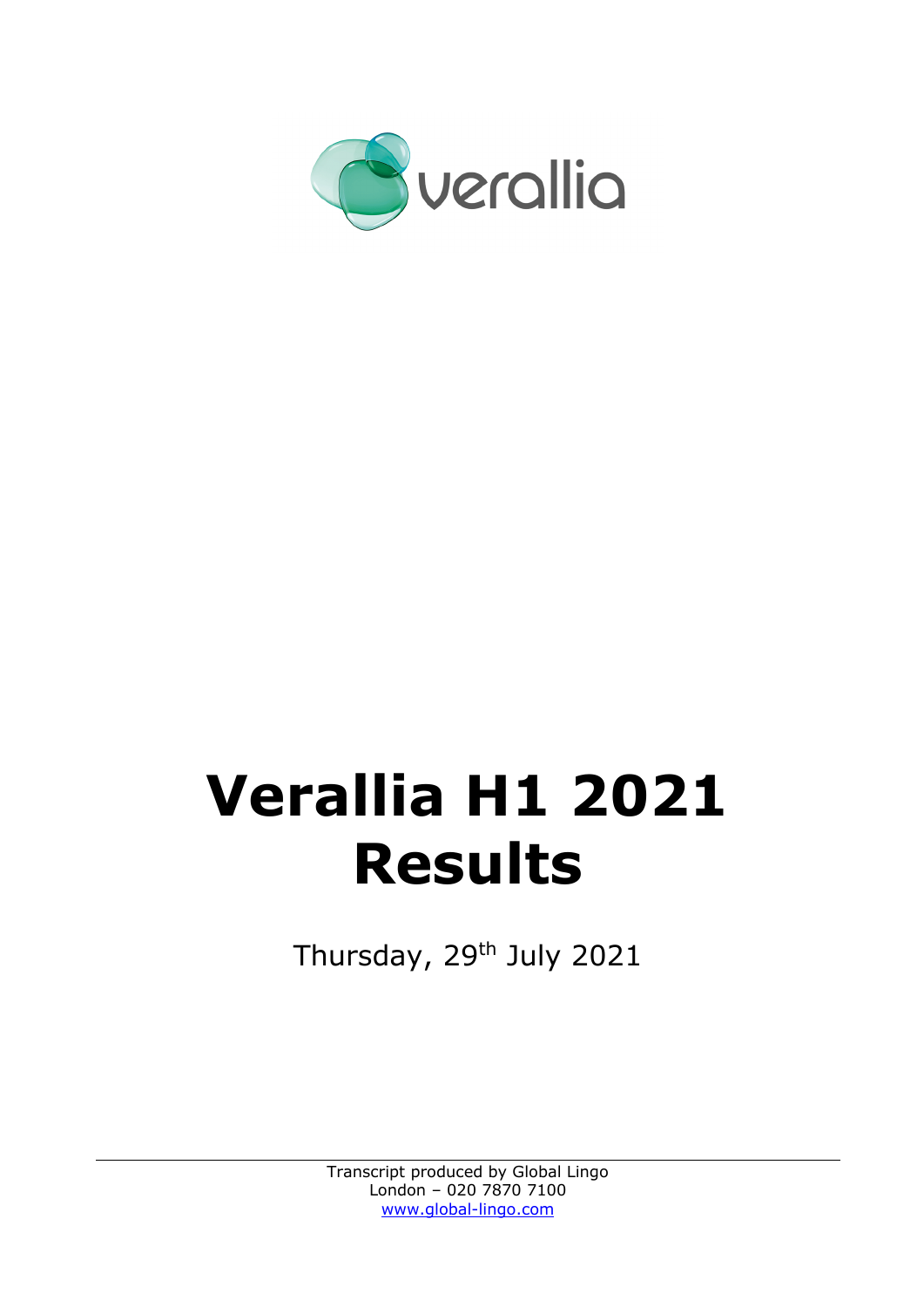# **Introduction**

Michel Giannuzzi Chairman & CEO, Verallia

#### **Welcome**

Thank you very much, and good morning, everyone. Thank you very much for attending this call. I hope you and your relatives are in good health and not suffering too much from the COVID. We will go together, with Nathalie, through the H1 results, and we will start first of all by reminding everyone about the company profile.

#### **Company Profile**

As you know, Verallia is the leader in Europe in glass packaging industry. And Europe, which is for us the Great Europe, encompassing EU plus Ukraine and Russia, represented last year 90% of Verallia sales. We are number two in Latin America, where we are present in three countries: Brazil, Chile and Argentina. And in last year, Latin America represented 10% of our sales. And we are the third largest company in the glass packaging industry.

As you can see on the left-hand side, we have a very diversified end-market reach, where we can address all the segments of the market with a strong presence in the wine segment based on our historical presence in the three largest wine-producing countries in the world, namely, Italy, France and Spain. And we address more or less in a balanced way all the other segments of the market.

Now, Verallia is made of 32 glass-producing plants with in total 58 furnaces to produce glass packaging. We also have three decoration plants that provide additional services to our customers. We are also treating about half of the cullet. Cullet is the name of the used glass that we use internally. And therefore, we have nine factories that are working through really for us in order to treat the cullet that we reintroduce in our furnaces to make glass again.

And in total, we employ around 10,000 employees in 11 different countries and we make every year about 16 billion bottles and jars.

#### **Financial Highlights**

So moving to the financial highlights of the semester. First of all, I think it is interesting to note that the capital structure has evolved quite a lot since December. As you noticed, there has been two blocks of shares traded on the market based on the sell-down of Apollo, which today means that Apollo owns 16.3% of the capital of the company. At the same time, we have seen our Brazilian investor, BWSA, increasing their shares progressively and slightly up to 26.6% at the end of the semester.

And the most important highlight of the semester was the fact that, as we mentioned before, we have bought back some shares two times during the semester. In total, we bought back some €109 million worth of shares. 1.6 million of the shares that we bought back have been cancelled in order to avoid any dilutive effect due to the employee ownership programme that we implemented last year and this year. And we have kept 1.7% of the treasury shares in the balance sheet. So today, the Verallia share capital is divided into 122,289,183 ordinary shares.

The other important financial event of the semester was the launch of the inaugural Sustainability-Linked bond. This was the first issuance of a bond by Verallia since we are listed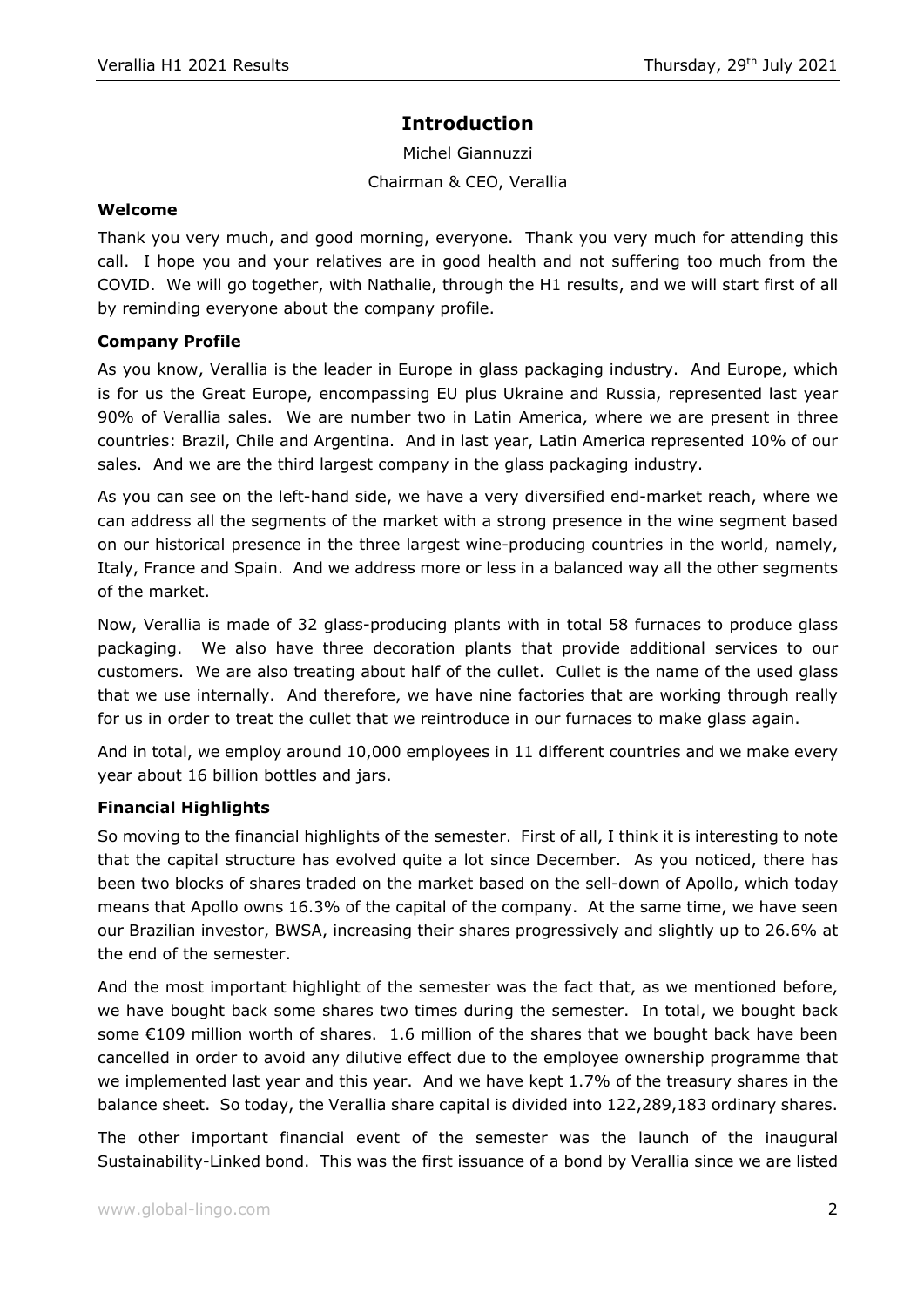as a listed company. It was clearly oversubscribed. We had four times more request than the €500 million that is finally committed to issue.

We were the first issuer of a Sustainability-Linked bond in Europe in the glass packaging industry. And we benefitted from a very attractive financing conditions with a coupon of 1.625% per annum. And this has provided us not only a diversification of our fund of financing, but also it has provided us a greater and extended maturity because it is a seven-year bond that we have raised in May.

So I think we have been very much supported and we received a lot of interest from the bond investors on the two KPIs that are ESG-related that we have taken to merger the sustainability approach of Verallia. One of them is the reduction of the CO2 emissions, which is in line with the presentation we made in January regarding our long-term commitment to reach the 27.5% CO2 emissions reduction by 2030 in line with the COP21 agreement. And therefore, for this specific bond, the objective is to reduce by 15% against 2019 our CO2 emissions by 2025.

The second KPI that we took was to increase the external cullet usage rate and to increase it by 10 points versus 2019, again, reaching 59% by 2025.

Now, this has been considered by Vigeo Eiris, which is the independent or second party opinion that looked at this bond as very relevant and as a high ambition, which allowed Verallia to reach the highest rating provided by Vigeo during this issuance. So the team here is very proud about what has been achieved and it is again a strong commitment not only on the financial benefit of its bond but also of the commitment of the company in its move and ambition to reduce CO2 emissions.

### **Verallia Design awards**

Moving to another competitive topic, one of the very strong capabilities of Verallia is design. And just as for information, since 2009 we are organising in main Verallia countries some design contests with students. This year we had more than 500 students in France, Italy, Spain and Ukraine. And we provided the theme of the year. We showed the theme was Glass in Solo Format. And based on this theme, we received a lot of interesting design ideas and design products. That sometimes end up in a commercialisation because they are very much liked by some of our customers.

And we have had a very interesting successes in the past with this contest being most interesting products and have been selected by our customers to be commercialised.

Every year, we also have on the design side, what we call, a style book, which is trying to anticipate the trends for the following year. This is our premium product line which we call selective line, that is benefiting of this trend book. And this, again, has been updated and put online on our website very recently. And you can see all the beautiful products that we can provide to the customers as well as the new trends for the next year. So this is all for the design.

#### **ESG Initiatives**

Let us move again to environment, where Verallia has joined the Ambition for Climate initiatives launched by AFEP. AFEP is a French Association of Private Enterprises. The idea is to really put together all the good examples of what companies in France are doing to reduce the global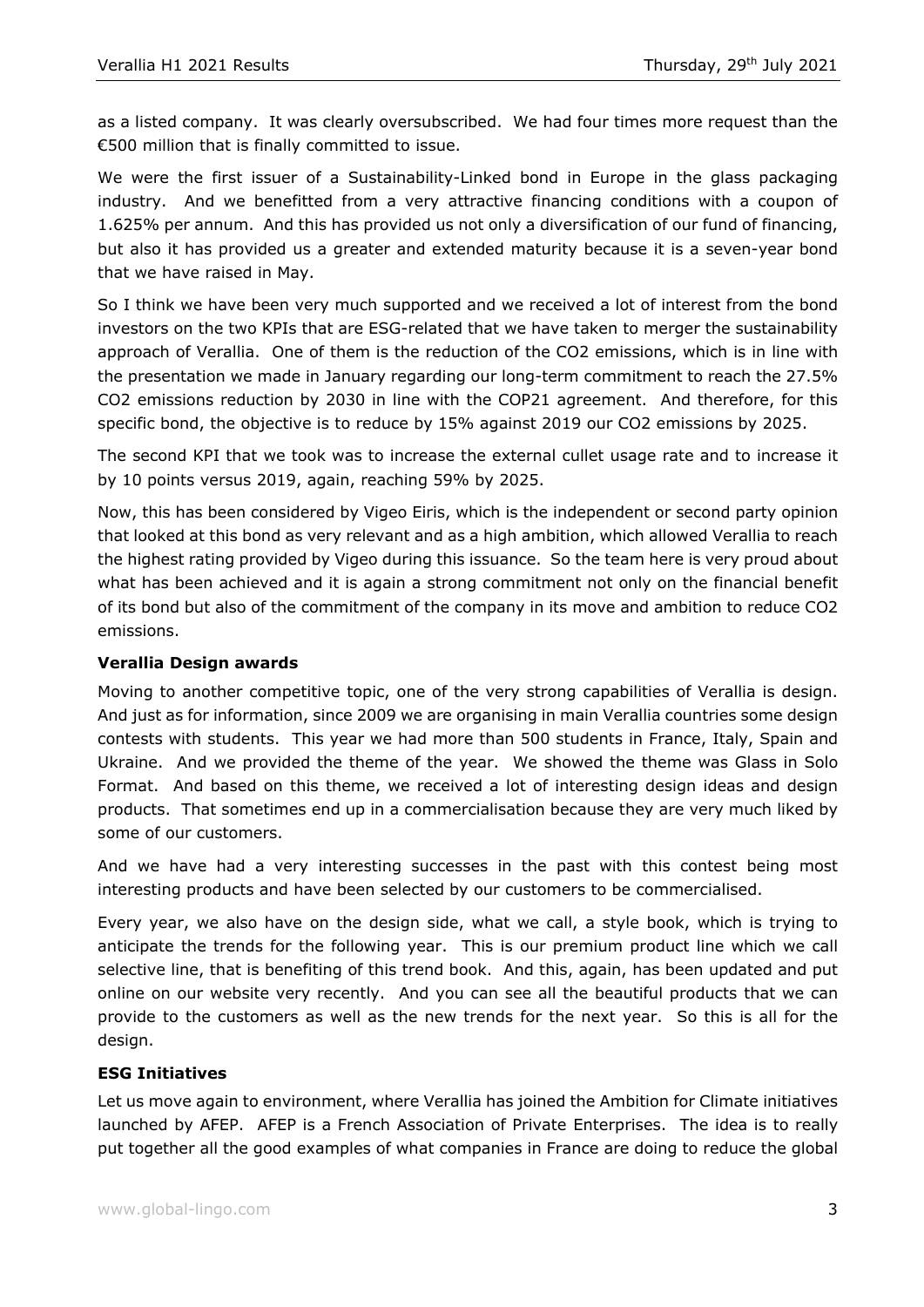warming at the global level. And we have submitted three low-carbon projects on the platform, the Ambition for Climate platform.

One of them is about the improvement on non-melting energy. The second one is about the ability to de-mix white cullet in order to improve the share of white cullet in the flint glass production. And the third project is about the project that is ongoing with the installation of photovoltaic panels on our Portugal site of Mondego. So these were, again, some good examples of what Verallia is doing to reduce its CO2 emissions.

And last but not least, on the social and community side, we have, as we speak, partnered with Bpifrance on their Big Tour. This is a second year in a row that we participate to this Big Tour. The purpose of this is really to get consumers, citizens, know more about the glass industry, about Verallia and also promote, of course, the recycling habit at a very large scale. So this Big Tour is organised in 24 different cities from  $16<sup>th</sup>$  July to 20<sup>th</sup> August by Bpifrance.

We also promote, during this tour, the know-how and innovation and the French industry and technology. And we have a stand there where we meet hundreds and thousands of visitors where we educate them about the quality of glass and the importance of recycling. So the goal is really to raise the awareness and to involve all communities in the challenges of the circular economy.

And last but not least, we have a few jobs to propose to those people that would be interesting to join us in our industry.

## **Financial Results**

Now these are the most interesting highlights of the semester. Now let us move to the financial results. As you have seen from the numbers, this is a very robust performance in the first semester with a very, very strong Q2, where you can see that the revenues were up 4.2% for the semester and it was even a 7.7% organic growth for the semester. But Q2 shows a very strong after Q1, as you remember because of it is soft, we mentioned a soft start for the year, Q2 was extremely strong with 14.8% growth in Q2 and a 17.6% organic growth in Q2.

So this is, as we said before, the results of the progressive reopening of hotels, café and restaurant mainly. And by the way, we are clearly sold out and our factories are producing as much as they can and everything we can produce is today being sold, given the strong demand that we have on the market.

Now on the profitability side, our EBITDA increased also very significantly, +15.4% compared to H1 last year and 20.8% organically to reach €345 million, which means an EBITDA margin of 26% compared to 23.4% last year, again, very, very nice results that we are very proud to comment to you today.

As a consequence, indeed, the net income has jumped significantly from  $\epsilon$ 79 million last year to €133 million. And it is even €155 million if we exclude the PPA impact due to the acquisition of the company from Saint-Gobain, which is amortisation basically of the customer relationships that was booked at the time of the acquisition. And despite the strong share buybacks that we made during the semester, the very strong cash flow allowed us to keep reducing the leverage of the company and we ended up the semester with a leverage of 1.9 time adjusted EBITDA for the last 12 months against 2.1 at the end of March this year.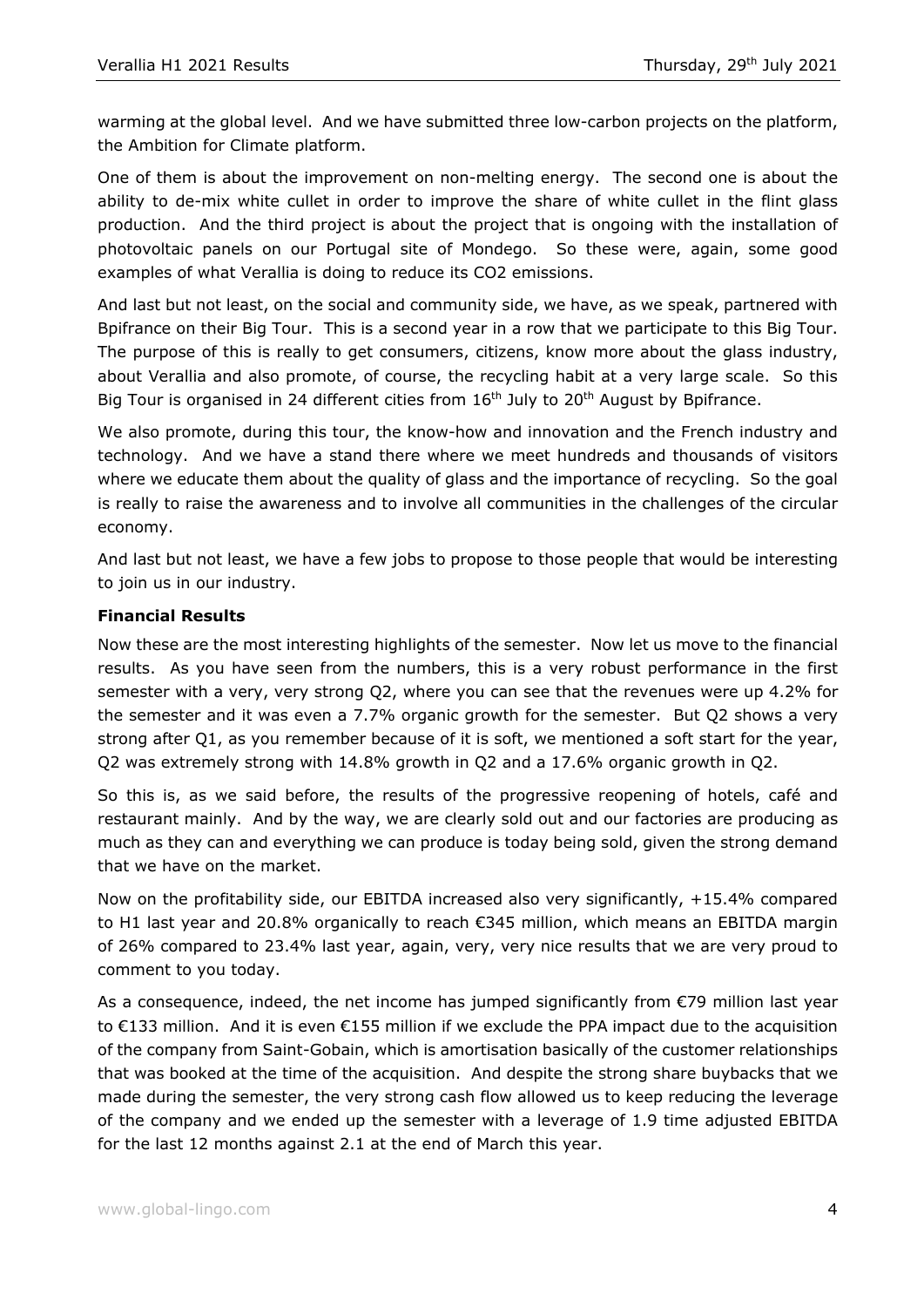So altogether these very strong results give us the confidence that we can improve our guidance for the year. And we are going to revise the 2021 adjusted EBITDA upwards, so that we will comment it in a few minutes.

Before we move to the guidance upgrade, which I am sure you look forward hearing from us, I will hand over to Nathalie, who is going to explain to you the strong results of the semester.

# **Financial Overview**

#### Nathalie Delbreuve

CFO, Verallia

## **Introduction**

Thank you very much, Michel, and good morning to all of you. So indeed, let us go and look at the sales at the top line. What you can see that we enjoy a strong organic growth in the first half with plus 7.7%.

Now, as Michel commented, that we had a slow start in Q1 in the year in terms of volumes, we had a negative organic growth in the first quarter, but the second quarter is showing plus 17.6% so a strong rebound and directly linked to the gradual reopening of the on-trade channel.

So the sales have been strong on all product categories, exception for food jars. That is a category that benefited last year from the first lockdowns in the second quarter. So food jar volumes are more back to pre-COVID and 2019 levels in our portfolio.

Now the spirits rebounded sharply and thanks to exports to Asia and US pick-up in the second quarter. The sales price increases as already commented are pretty moderate. And this is exactly as planned. And one important point in the first half and even stronger in the second quarter is that we enjoyed an excellent product mix at Group level.

And now the last pillar is impact from exchange rates, that is negative for us, mainly from Latin America.

# **Southern and Western Europe**

If we look now at our regions and move to Southern and Western Europe. You can see that the sales recovered well and organic growth is positive at plus 5.5%. So the growth is in all the countries and all the product categories with the comments I already made on food jars.

In Southern and Western Europe we can really see the spirits back and quite strong in the first semester. The growth is also there in wine and beer, and sparkling wines benefited from Italy increase and especially on Prosecco. And in Southern and Western Europe price contribution is pretty neutral.

# **Northern and Eastern Europe**

Moving to Northern and Eastern Europe. Here, you can see negative organic growth. So some comments here. We mainly had a fall in volume in Q1, so the impact is mainly in the first quarter. And we have seen an improvement in the second quarter with volume improving across all product categories. And to recall that one year ago, Northern and Eastern Europe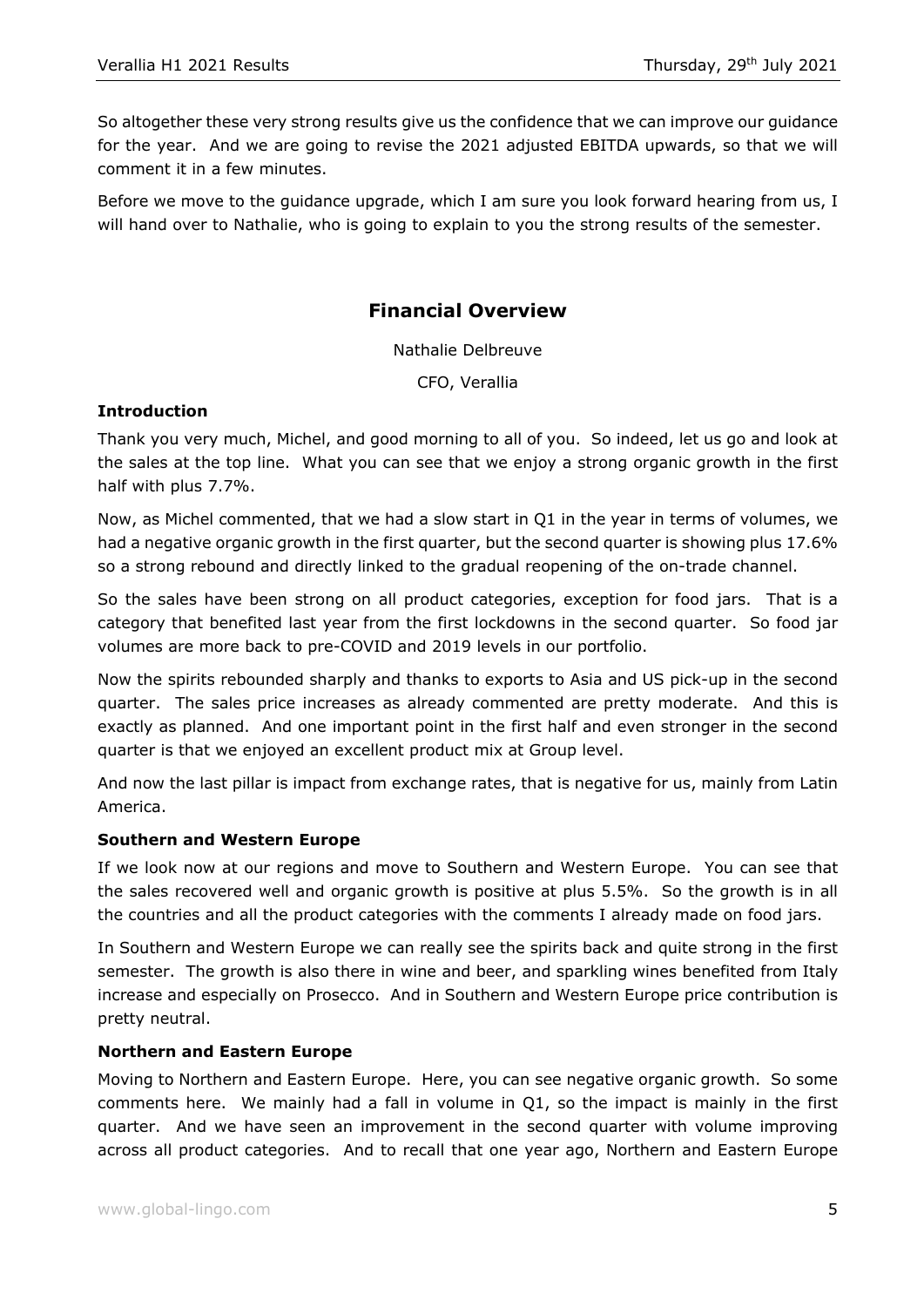had been hit very differently from the COVID and was the only region in our Group with still a positive growth in sales.

So the comparison with H1 is a bit more difficult for Northern and Eastern Europe. The sales prices are overall stable. And the foreign exchange impact is negative due to Ukraine and Russia.

# **Latin America**

If we move to Latin America, you can see a very strong organic growth. We had some additional capacities, as you know, in 2020 that we fully benefit from in 2021. But the market is really strong in all the countries and in all the categories with again the same comment on food jars. So, as Michel has said, and especially in this country are fully sold out and the market is putting really hard.

Now increase in selling prices are still there. We compensate inflation and hyperinflation in Argentina, so we have this effect always in Latin America to maintain a positive spread. And the impact on forex is negative. But despite this impact, the increase in sales is there.

## **Adjusted EBITDA**

So how does this translate into adjusted EBITDA and in margins? You can see that we moved from  $\epsilon$ 299 million up to  $\epsilon$ 345 million. And more than that, we improved significantly the adjusted EBITDA margin percentage moving up from 23.4% to 26%. So the activity pillar is slightly negative. It was, if you remember, pretty negative in the first quarter. So here we benefit from the positive volume growth I just commented in the second quarter.

But we have also still destocking effect in our EBITDA as we had five furnace repairs in the first half of this year compared to much less in last year. And we have the strong sales, so again we also allowed and we sell everything we produce in the second quarter. The spread contribution is especially strong. Here, we benefit from €45.4 million in our EBITDA. And the mix impact has increased in this second quarter and is strong compared to last year.

The PAP is contributing significantly to the Group's performance of the first half year with a net productivity of €21.3 million and that is 2.7% of production cash cost. You know that this line is especially important as it is purely our internal work contributing to improving our EBITDA.

Exchange rates impact continues to be negative with a minus €16 million. And the "other" pillar is very low with plus and minus.

#### **Regional adjusted EBITDA Performance**

So if we look at the regions now starting with Europe, we have seen an improvement in EBITDA margin moving up from 22.2% to 25%. The spread on sales is positive. In this region, especially we benefit from the strong product mix, I commented. And the industrial performance is also contributing despite the difficulties that we had in France in the first quarter we commented to you and that are now over. And the performance is good overall in industrial.

So Northern and Eastern Europe, we saw that we are penalised by volumes and we also have in this region adverse exchange rates that have also impacted the EBITDA. Still the spread is positive. It does not definitely compensate fully for the negative impact of the volume drop. And in this region, maintenance costs are pretty high in this first half and that is one-off as we had two furnace repairs versus none one year ago.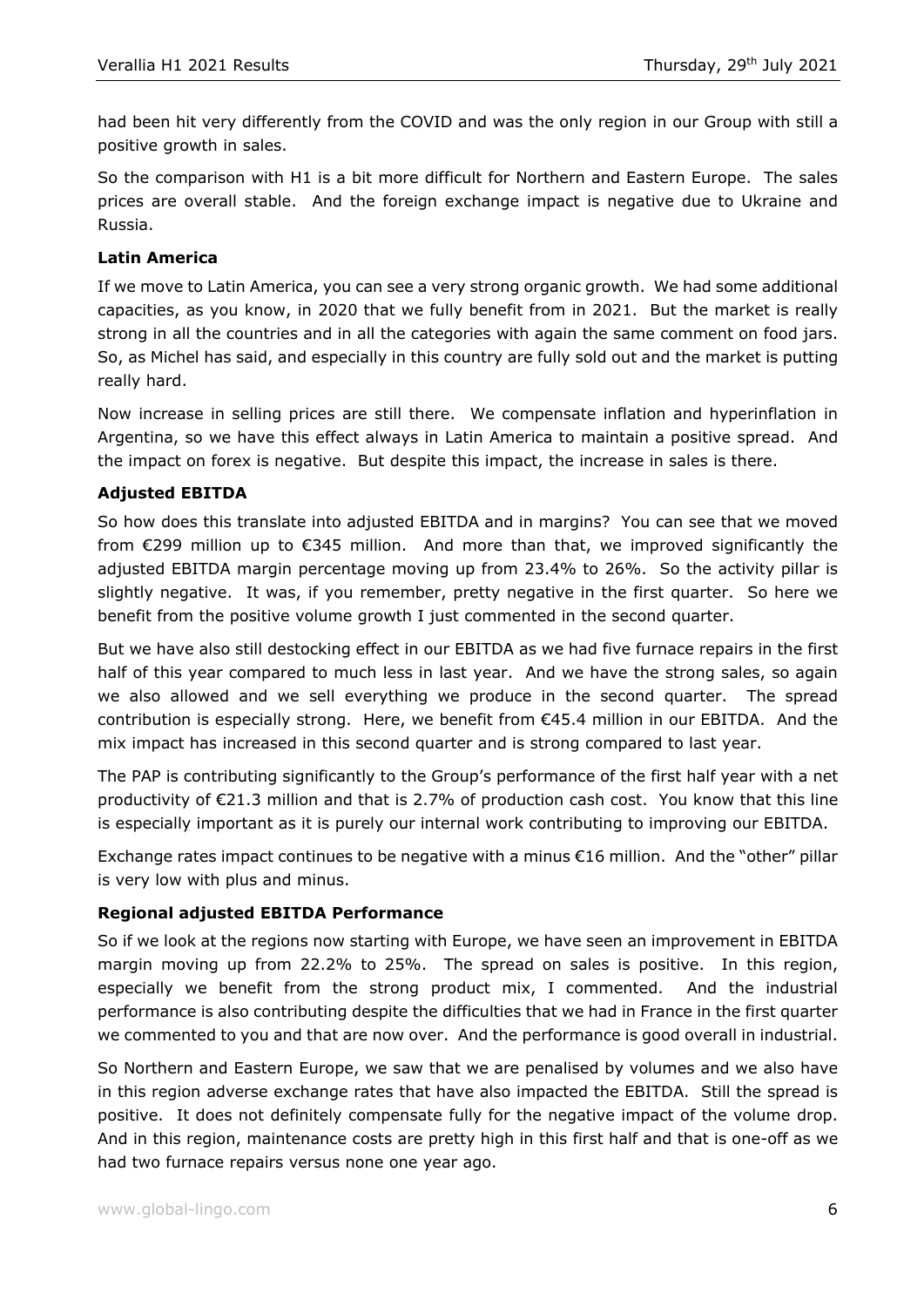Latin America is posting an outstanding performance, as you can see, with adjusted EBITDA margin moving from already a nice level of 30.6% up to 38.5%. So the growth in sales volumes and the dynamic of the market we already commented. The spread is positive, which is very good achievement in this region, where inflation in costs continues. And the mix was also strong in the region. The industrial performance is also delivering in the region.

And one point to comment on this first half is that Brazil benefited from a positive impact, tax credit on the ICMS following a Supreme Court decision to give back tax credit. But despite this one-off, adjusted EBITDA margin is really strong and improving versus last year.

## **Balance Sheet**

If we move to cash and balance sheet. Let us look at investments, fully in line with our plans, our strategy. You can see that total booked CapEx reached €109 million in the first half. And this semester we have seen more recurring CapEx. This is directly linked to the maintenance in the furnaces which we commented to you and which were less one year ago. And the strategic CapEx we will see the Jacutinga II CapEx in the second half of the year. So for the first half, as pretty limited to €11 million. And one year ago we had the CapEx for our two new furnaces, one in Italy, Villa Poma, and one in Spain in Azuqueca.

## **Cash flow**

The cash flow generation is very strong in this first half. It starts, of course, with the adjusted EBITDA, so the strong growth in adjusted EBITDA, so  $\epsilon$ 45 million more. And the cash conversion is still very strong with a 68.3%. And the change in operating working capital is negative by €23.7 million, including CapEx WCR that is €38.7 million. In the operating working capital let's mentioned two points. Inventories are still extremely low as we are addressing the market, plus we had these furnace repairs. And one important point is that overdues are very well managed, stable and we have been facing no customer issue at all in the semester. So the operating cash flow ends up at €211.6 million to be compared to €138.2 million one year ago.

#### **Debt**

So our net debt at €1,266.2 million and leads to a net debt ratio at 1.9 times, that is decreasing versus end of March, but also as you can see versus end of the year. And one year ago we were at 2.5 times. So we continued to deleverage the company even after the share buybacks of €109 million, which I commented to you.

The good thing is that by decreasing our net debt leverage below 2, we allow Verallia to lower our TLA and RCF margins by 25 bps, so we lower our financial interest.

Net debt and utility profile. Our net debt profile has changed since last time I presented to you. Very pleased to present one new line with the Sustainability-Linked bond we issued in May for €500 million. And as you can see on the right of the table in the final maturity column, it allows us to push €500 million of our debt to 2028 when the rest of the maturities are for 2024. And as you can see and commented already, the nominal rate is at very interesting level.

So in this operation, we managed to diversify our funding financing sourcing and to diversify also maturity. Now available liquidity is reaching €847.9 million, so still at a very nice and comfortable level.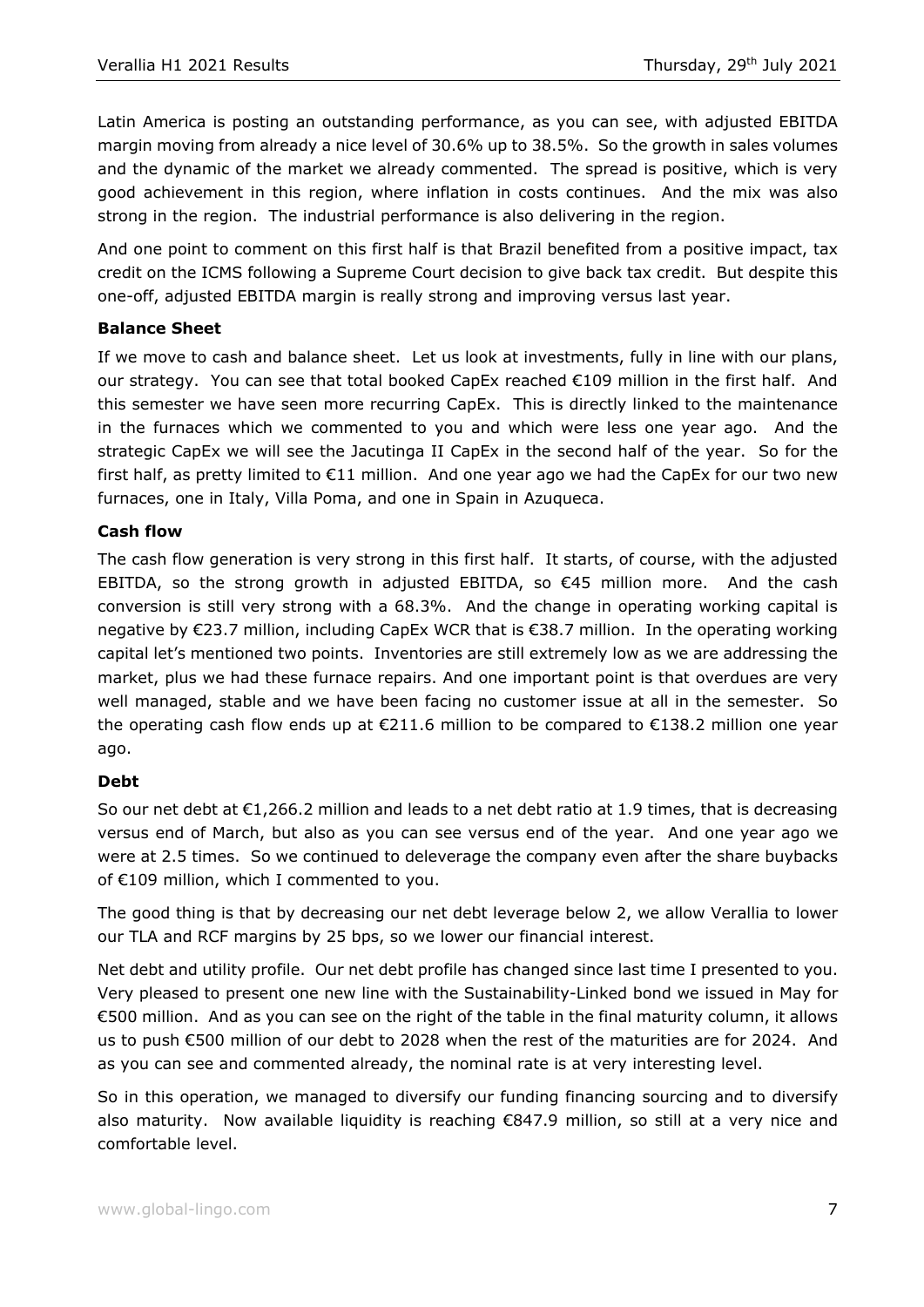# **Conclusion and Outlook**

Michel Giannuzzi

CEO, Verallia

Thank you, Nathalie. So moving to the conclusion. I mean, as you can understand, we are very proud and very happy with this strong performance of the first semester. After a soft start, as we commented in Q1, Q2 has been operating quite significantly. And we end up the semester with a high organic growth of 7.7%, which is clearly a bit better than expected.

We have also improved significantly our EBITDA and EBITDA margin reaching 26%. So as you understand, this is above our target of 25%, and we are, again, very proud of this. The PAP has played an important role for that. Consequently, the net income of course has jumped significantly.

And on the financial side, the issuance of inaugural Sustainability-Linked bond and the share buybacks have been also two major events using the strong cash flow of the company in a very efficient way in the case of the share buyback that we mentioned.

Now based on this strong performance, we are revising our 2021 outlook assuming that there is no new widespread COVID lockdown. We are, of course, always careful about the uncertainty we have in front of us. There are still here and there some partial lockdowns or partial restrictions. But assuming that there is no widespread or massive lockdown like what we had last year in the fall, we believe our sales will reach around €2.6 billion with a volume that will be back to 2019 level.

We are upgrading our adjusted EBITDA target for the year, which now should be €675 million versus the €650 million that we commented before. And interestingly, since we have achieved almost all the mid-term objectives that we set at the IPO time two years ago. We will organise the Capital Markets Day on 7<sup>th</sup> October in order to provide you with new mid-term objectives and an update on our strategy and results.

So this being said, now I think we can move to the Q&A session. And we will take a few questions.

# **Questions and Answers**

Matthias Pfeifenberger (Deutsche Bank): I have got two at this stage. Firstly on pricing. You mentioned moderately positive pricing while you were mentioning flat pricing before. When I listened to the Vidrala earnings call, they are talking flat versus minus 0.5 to minus 1 before. So what is the situation? Are you pricing a bit better on the spirits and champagne side? And then also for next year remind us, I think, the majority of your energy costs are hedged so for next year. When I would listen to Vidrala, I am not sure if this number is correct but they are talking about 10% price increases that they want to go for an excess if that is true, is not margin expanding significantly if your energy costs continue to be hedged to a large degree?

**Michel Giannuzzi:** Okay. Thank you, Matthias, for your questions. First of all, regarding pricing. We confirm, when we say moderate price increase, is at the Group level, but we have two very different geographies, Europe and Latin America. And on the one hand, in Europe,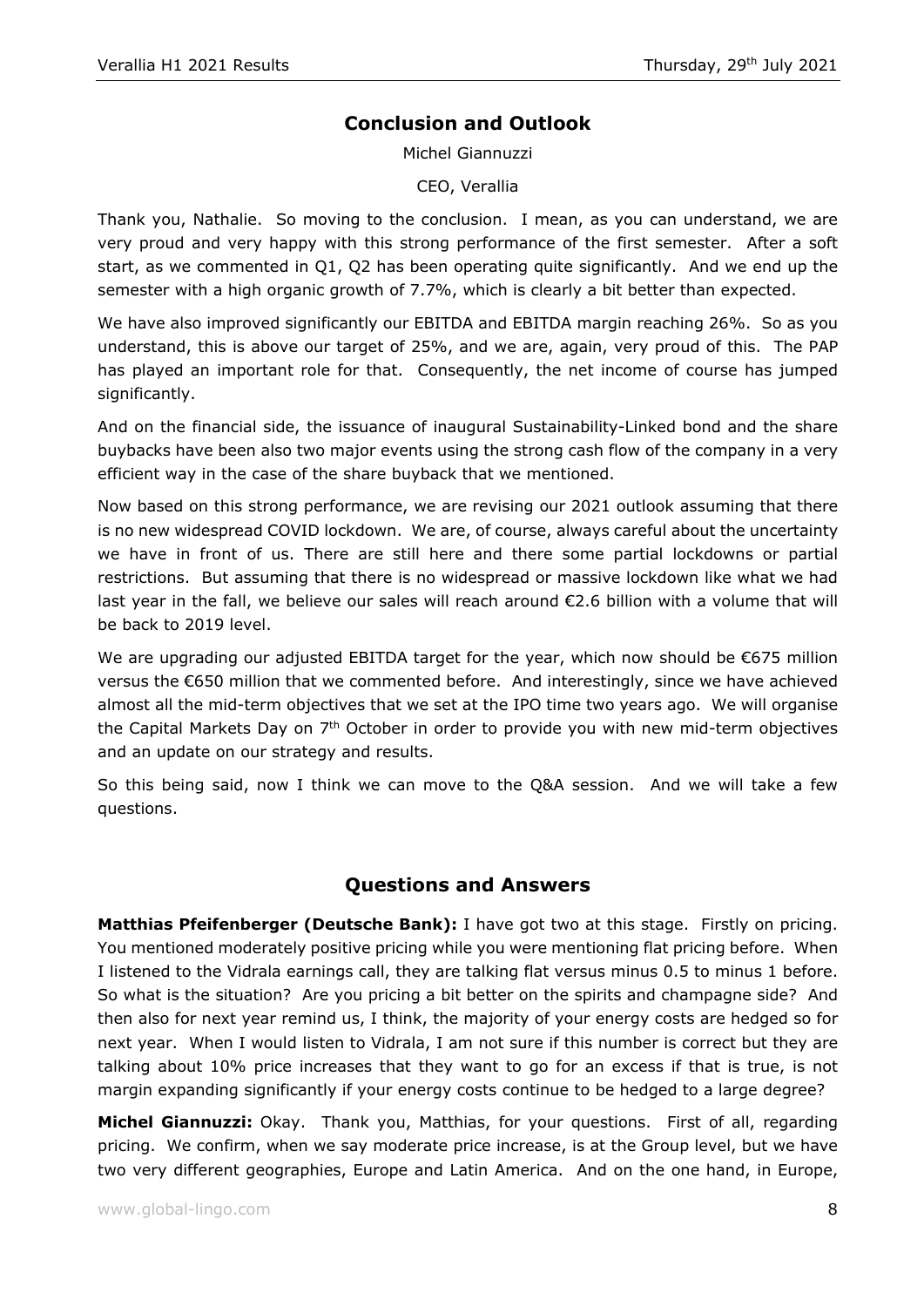we are in line with what we said before. Europe, prices are flat basically. It can vary a little bit by country, slightly below zero, I would say, in Iberia and Southwest Europe and slightly positive in Northeast Europe. But all together, in Europe, it is about flat as we mentioned before. So there is no change compared to the previous comments.

So the moderate price increase comes actually from Latin America, where, here in this region, we are facing more inflation. And also the commercial relationship with our customers allows us to go back to the customers during the year to revisit the prices, which is not a common practice in Europe. Usually in Europe prices are fixed once a year and we wait for the next round of negotiations usually at the end of the year or beginning of the year the following year to renegotiate prices.

So yes, this is exactly what we commented before. There is no change on our side. We are exactly in line with what we commented on the price side. The surprise, to some extent, which I would like to highlight again, is on the mix side, which you do not have the split here but is very strong. And part of it is because, as you mentioned, premium segments like champagne or especially spirits like the Cognac are doing extremely well and of course that is helping us. So it is a market-driven mixed improvements.

But also part of it is unfortunately due to the fact that we are sold out. And of course, if we are sold out, we favour the most profitable or other most profitable segments of the market. And try to, of course, provide our customers with more added value products rather than commodity products. So part of it also is due to the fact that we are sold out. But this is an important thing on the mix side.

Now regarding the hedging policy, clearly every company has its own policy regarding hedging. Our policy is very clearly described. I remind everyone what it is. It is we want to cover 85% of the energy cost the following year by October, so that we can really have a good control and a good visibility on the cost structure of the following year. And this is what we are doing every year, which means that, as you can understand, the energy prices of this year were locked for most of it or more than 85% of them, they were locked back last year.

Now, unfortunately, the energy cost increase that we see today will have an impact next year. And of course, next year even if we are hedging on a rolling basis and progressively into the following years, next year we will have to go for significant price increases in order to reflect an inflation that we have. And when I say significant, it is probably mid-single-digit.

**Matthias Pfeifenberger:** Okay. Second one would be on the PAP and I guess you were prepared for these questions, €21 million, 2.7%. Are you not raising the PAP savings guidance at this stage? And then also coming back to the guidance, maybe we can touch on the individual components. So it is the PAP savings, there will be operating leverage, there is mix. But you also talked about restocking being possible in the second half, which is implying better fixed cost absorption. So I guess the €675 million is still remains as conservative as the €650 million before with the new dynamics in place?

**Nathalie Delbreuve:** Okay. Let me try to answer, Matthias. So on the PAP, yes, we are very pleased to see the strong delivery in this semester with 2.7% now. Yes, our guidance is 2%. It is above 2%, remember? So we always keen to see much higher numbers.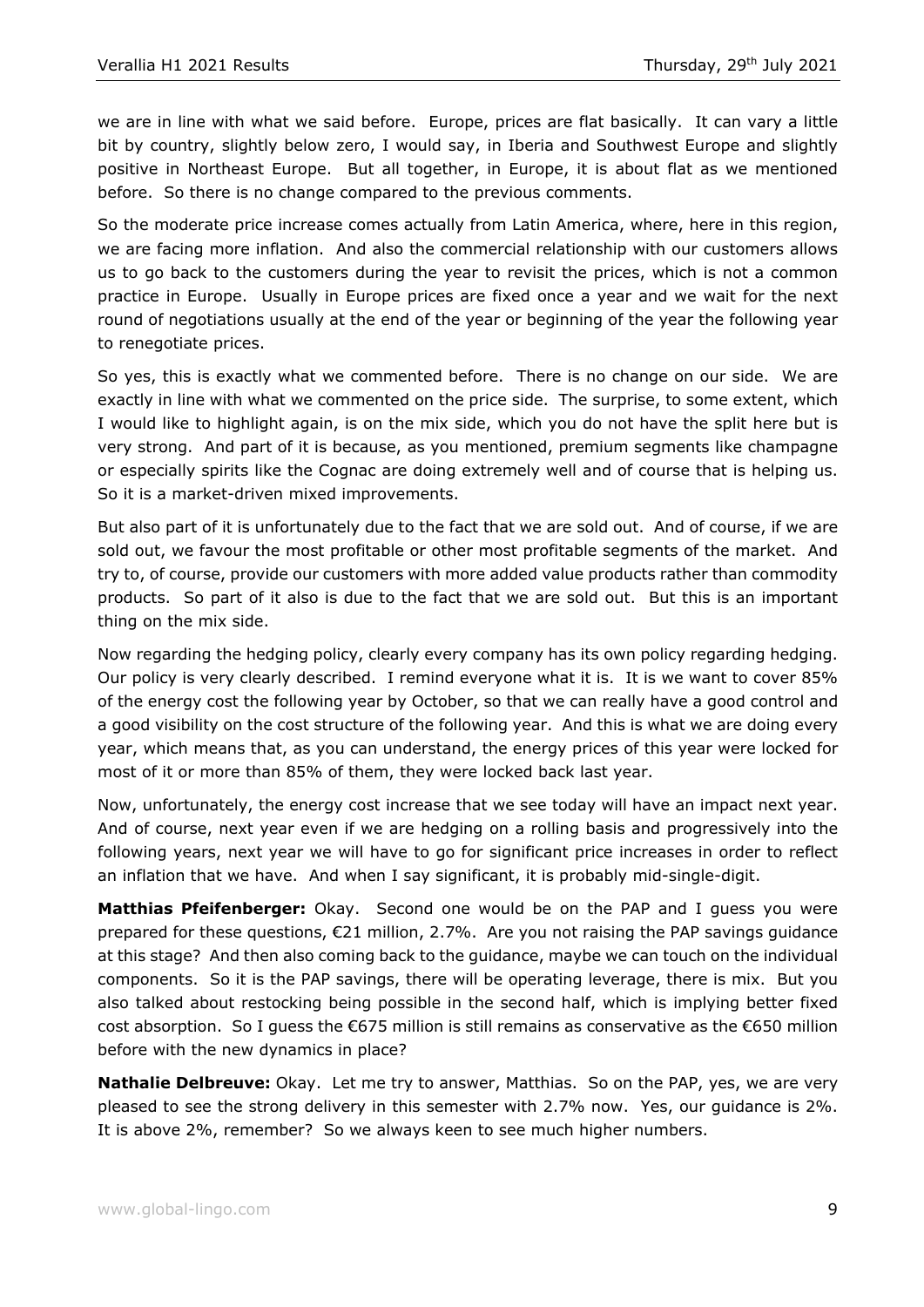Now, in this year, and this is really good, we benefit from the effect of the transformation plan in France that was planned that is contributing to the PAP numbers. And this one, we will not have that every year. So to answer to you on the guidance, we keep with a guidance of having PAP cost reducing our production cash cost basis by more than 2%. And you are right, we have been delivering this year 2.7%, so which is good. But again the transformation plan in France and the France effect will be for this year.

On your second point in the guidance, you are right, we integrate positive impact of not having to destock and hopefully to restock in the second half of the year. Now, on the adverse side, we have two important points which we mentioned already. Well, the first one is the inflation. I think we would all agree that inflation is coming. And yes, we are hedged on most of our energy. Now we have 15% that is not hedged. So this one is even this year having inflation.

And one important point where we see inflation coming strong and that was quite limited in the first half is packaging, and to a lesser extent, on freight and transportation. So these two we do not have hedging policies and inflation is very strong on packaging. So let us see how this goes. But we did integrate a negative effect on inflation costs in the second half.

And then another point is the mix. We have quite a specific mix situation that is not usual when we manage all the market. So here we also integrate a less positive or even a negative impact on the mix side. So that is why the plus and the minus would balance I would say.

**Francisco Ruiz (Exane):** I have few questions. The first one is a follow-up on Matthias, which is on operating leverage because we have seen a very positive turnaround in Q2 despite that the inventories are still declining. So could you see an acceleration of the drop-through in the second half of the year if you are able to start increasing the stock? Or given the strong demand you think that you would not be able to increase that figures? The second question is on the margin on Latin America. If you could give us the impact of the one-off in Brazil and your view on how sustainable these margins are? And last but not least is on the latest Fit for 55 plan on the European Union. If you could give us an idea if there is any change in your ESG view after the publication of this plan?

**Nathalie Delbreuve:** Hello, Francisco. So for your first point on the operating leverage and the inventory level, we would like indeed to rebuild stock in the second half. Again, as per today, we are sold out. So we anticipate that we would not be able to rebuild inventories as strong as we would like, so the effect there would be more limited than we would have told you at the end of March.

Now, in the margin in Latin America, so the impact of the ICMS one-off is €7 million to be really clear. So it means that the adjusted EBITDA margin of Latin America, even if you deduct this one-off, is above 30%. So still a very strong operational performance. And how sustainable is the Latin America margin above 30%? This is a recurring question we have. As per today, we do not see many clouds in the sky.

I would say the market is strong. The ability of our team to maintain positive spread has been more than demonstrated over the years and is still there. And we can see that every month. And again, the industrial performance and the PAP is delivering very steadily and strongly in this region. So the quality of the operations and the team lead us to be confident on Latin America margin percentage.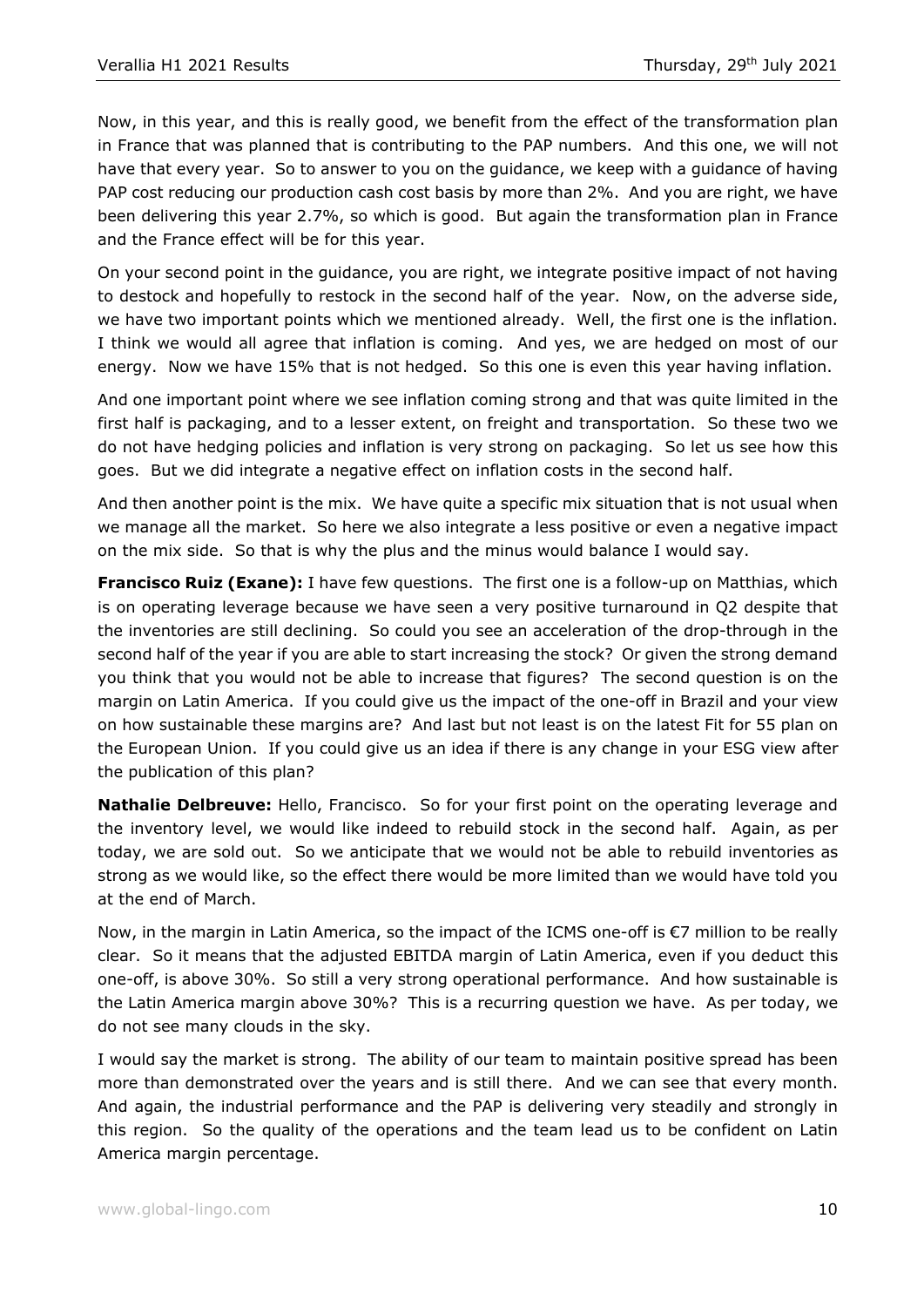**Michel Giannuzzi:** Now regarding your first question, Francisco, good morning, the Fit for 55 plan decided by EU is yet to be better understood at our level. Clearly, as you know, we are still expecting to receive the final CO2 quota allocations, which are due normally this month. We do not expect any major difference versus our assumption, so we know that there will be a reduction of CO2 quote compared to phase three in phase four. But this is already anticipated.

We believe it is going to be around 7% less quota than the phase three quota we used to be seen. I remind you by the way that we also hedged on our CO2 quota, the shortfall of quota is being hedged. We are fully hedged for next year. We are hedged 75% for 2023 and 50% for 2024. So this is also part of our hedging policy to cover this CO2 quota cost.

So, of course, we know that this Fit for 55 will put additional pressure on the companies to accelerate their CO2 emissions reductions plan. And we are actually pleased that we did not wait and we anticipated back in January, if you want, this topic by working on our road map to reduce our CO2 emissions and not just the road map and the targets but also complete action plan.

So we believe we are well-positioned based on, by the way, Vigeo Eiris work that has been done when we issued this SLB. In order for them to provide an opinion on ambition of our targets, they benchmark, of course, our competitors and the rest of the industry. And the results of their benchmark were that our results and our ambition are really very advanced and this allowed them to give us the highest rating.

So in other words, long story to just say that, yes, it will happen but we anticipate it to some extent that this topic is becoming more and more important for the society and we are comfortable with our action plans that we launched that we will be able to follow this additional targets that will be set.

**Fraser Donlon (Berenberg):** Just a question on pricing for next year. When you look at what is going on in French wine, obviously there is this kind of weak harvest and maybe this impact will be shared across a couple of years rather than based on the kind of aging lifecycle of wines. But do you think that disrupts somehow the balance of the market in places like France? And that could play through to the ability to increase prices in that particular market? And then the second question would be, could you maybe just colour a little bit the kind of specific volume trends you saw in Q2, any different regions and/or countries?

**Michel Giannuzzi:** Good morning, Fraser. So I will take the first question and Nathalie will comment the second one. Regarding the harvest, as we mentioned, this frost event that took place in the first quarter was, of course, impacting the French wine producers or will impact the French wine producers during this year's harvest.

The real impact is yet to be seen, because as usual, they always claim big numbers in order to get the attention of the government. But the real impact is still to be measured when harvest comes in the fall.

We believe that, for Verallia, this could have some impact in France but yet I repeat to be defined and will know probably better and we will comment it probably better in October during the Capital Markets Day. But certainly not this year because this will be next year. And to some extent limited by the fact that last year was a good year. The harvest was very good.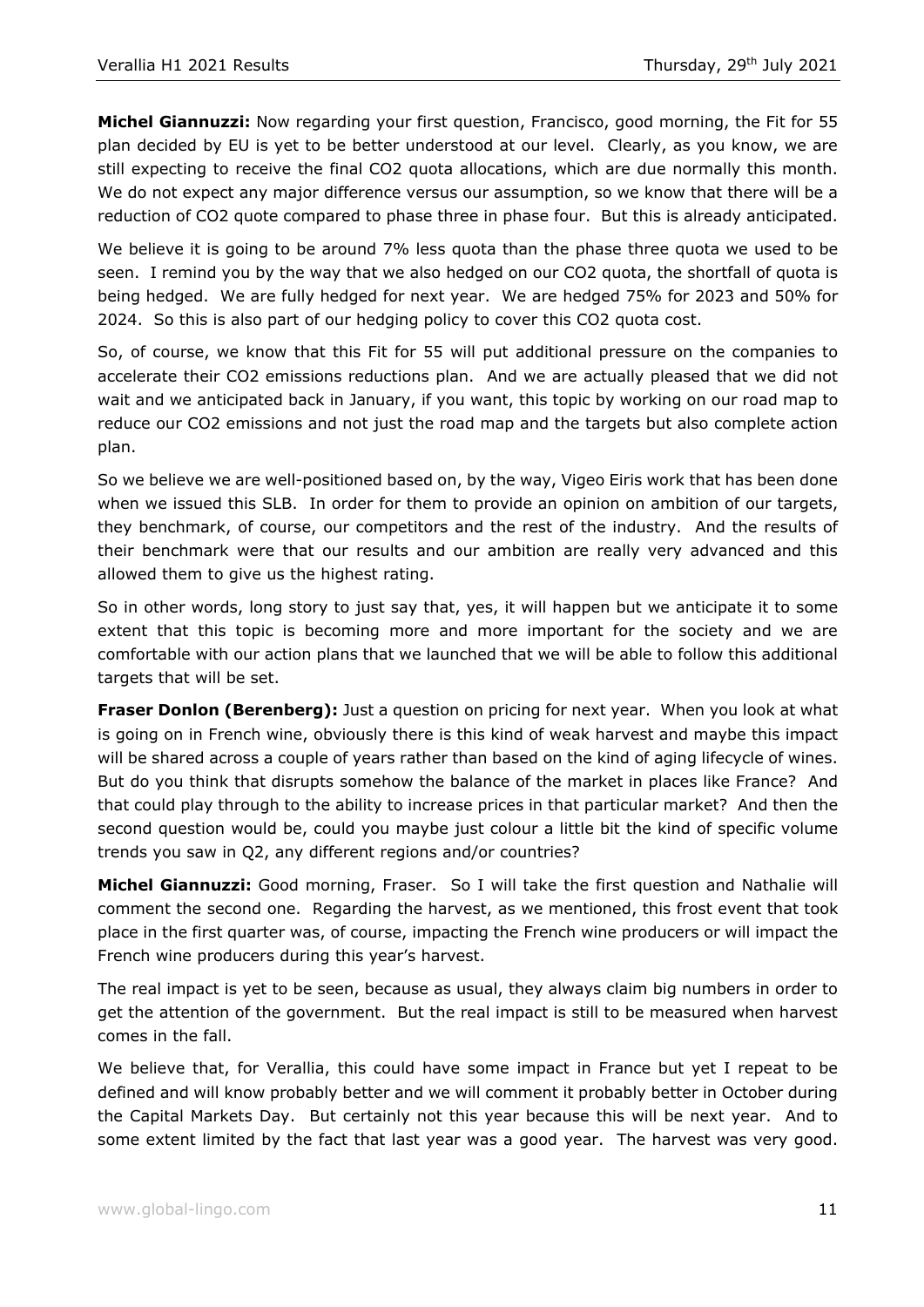And if you look back in the past, you have from good years to bad years, it is not unusual to have variations of 20% or 25% in the harvest.

And this is why the winemakers are using some inventories, some bulk wine that is put aside during the good years to provide for the bad harvest the following years. So what would be difficult is we have two bad years in a row because then you have emptied your reserve. The first year and the second year, you are short of wine, which is not the case. So cross fingers unless 2022 is a bad year from the harvest point of view. And so far we trust that there will be enough reserves to compensate for the lower harvest this year than last year.

Now regarding the balance and the consequences in the French market in terms of balance between supply and demand, right now even the French market is really tight in terms of capacity compared to the strong demand that we have. And we do not see any significant impact due to this low harvest, if you want, in France.

So knowing that, by the way, the harvest in the other countries like Spain and Italy should be very good this year. So again, as you know, there are quite a lot of exports from Iberia to France or from Italy to France, which probably will be less this year because they will have to care about their domestic market first before exporting to France.

**Nathalie Delbreuve:** Now on your second question on the sales and volume in the second quarter and to give more colour per region. So first, in just one step behind, on the first quarter in the region, Latin America was already strong and it was mainly Europe really strongly hit versus last year. In the second quarter, we have seen very strong rebound in volumes in Southern and Western Europe and in all the countries. Latin America continued to be a really strong.

And North Europe was more flattish compared to previous year as we commented, but again in Northern and Eastern Europe last year, one year ago, the effect of the pandemic was a bit later. And so the comparison is not exactly the same. But as a conclusion in the second quarter, really strong, especially strong in Southern and Western Europe, in Latin America still and a bit more flattish in Northern and Eastern Europe.

**Fraser Donlon:** Very clear. Just one final question, if I may, from my side just be returning to point on carbon. Obviously, you have the hedge in place, but do you have now more colour on how the number of free permits and allowances might evolve in this year and in later years?

**Michel Giannuzzi:** Well, that is what I was mentioning, Fraser. I think we still wait for the final allocations for this year, which are due normally in July. But as mentioned before, we believe it to be in line with our forecast, which is basically a reduction of 7% quota compared to phase three. But we do not have yet the numbers.

**Lars Kjellberg (Credit Suisse):** Just had a couple of questions left. Can you remind us about the packaging element as a percent of your cost structure considering the significant cost inflation you have there? And also, if you can call out the financial impact of your maintenance furnace activity in H1 and how we should think about that in H2 considering last year you had literally everything happening in H2? And also, if you can say what you expect for the full year in terms of CapEx? You highlighted of course Jacutinga will come into the equation strategic CapEx in the H2. But what can we look for the full year for total CapEx, please?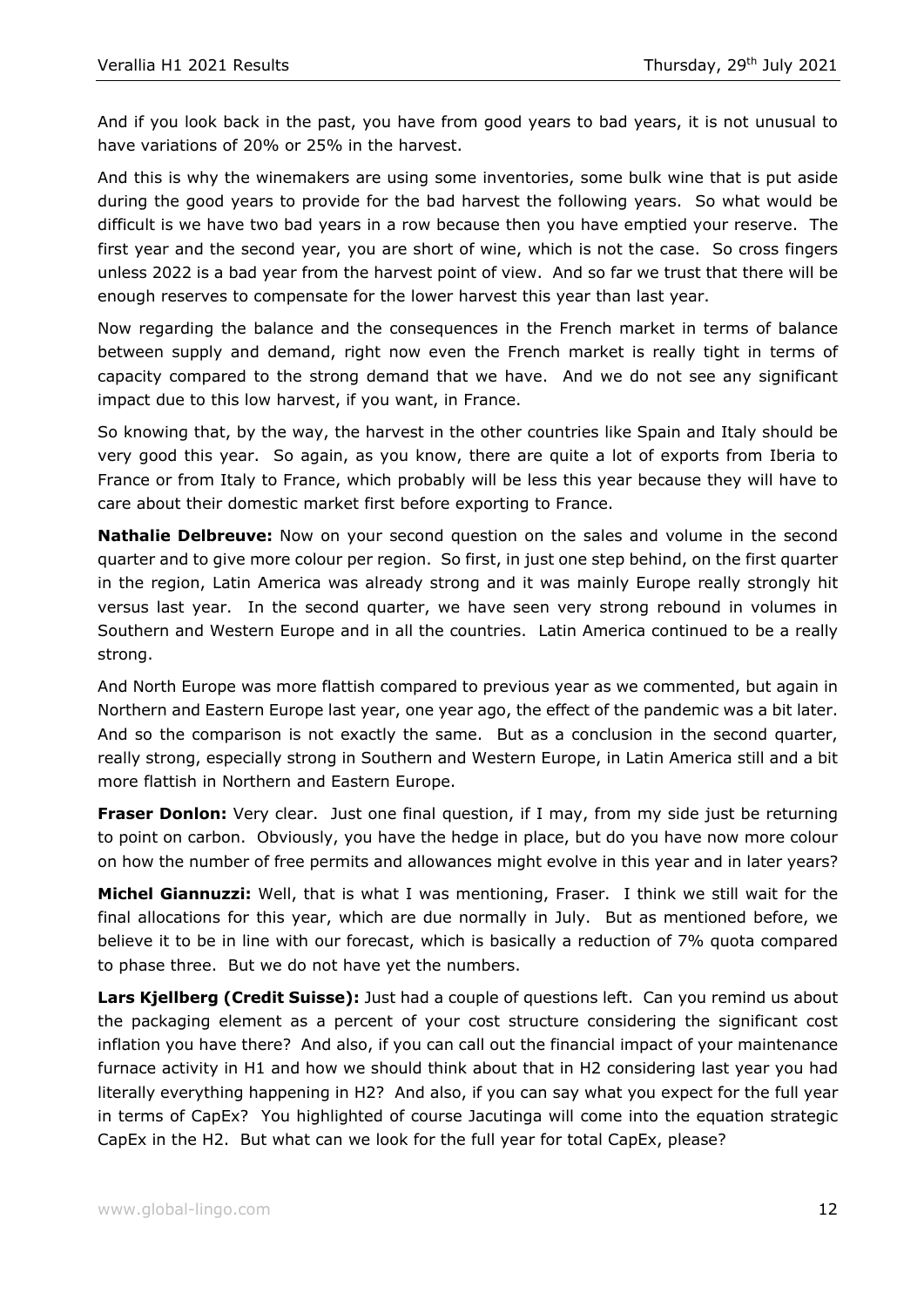**Nathalie Delbreuve:** Okay. So for your first question, so freight and packaging represents about 10% of our total cost structure. But again, the increase in the packaging line is really strong, which is leading to some strong impacts expected in the second half. But all in all, freight and packaging is 10%.

**Michel Giannuzzi:** Now regarding the furnace repairs, roughly speaking, you can count around probably a bit less than €1 million of additional maintenance cost and start-up cost when you shutdown a furnace for reconstruction. So that is more or less than €1 million is the right number for the cost of such furnace. So around €700,000 or €800,000 is probably closer to the number.

And regarding the full year, the full year CapEx would be exactly in line with our guidance, if you want, to be exactly 8% for the recurring CapEx. And if we add the strategy CapEx, which in this case will be mostly leading to Jacutinga II new furnace, we should be slightly below €250 million for the full year. So yes, between €240 million and €250 million of CapEx for the year.

**Lars Kjellberg:** And just to clarify on the furnace comment that you made, I guess, that excludes lost production, etc., and then potentially lost revenues then for that number.

**Michel Giannuzzi:** You are right. Only the start-up cost the fact that you have to heat the furnace to bringing to 1,500 degree C temperature. And during that heating, for example, you use gas and energy, which is not used to produce any bottles. So these kind of things. But it is not including the loss of revenue, which normally should not happen if we have stock, because normally what we do is we build stock ahead of the furnace stoppage in order to keep selling during the reconstruction.

The fact is this year because we ended up last year with very low stock, we have not enough stock to deliver everything we should have done.

Lars Kjellberg: So taking that into account, how would you make us think about the total impact from this activity in H1 that you did not have stocks to sell?

**Michel Giannuzzi:** Well, this is the most difficult question because it is very hard to know exactly how many sales opportunity we missed if you want. Because all your question about this. We have sold everything we could and everything we have produced has been sold. Hence the destocking that still occurred in H1, despite, I repeat, start of the year which was already starting from the very low end on the inventory side. But it is very hard to quantify how many sales we lost because of lack of capacity.

**Lars Kjellberg:** Got it. Final question for me. You obviously called out a very favourable product mix as spirits recovered and the high premium products recovered, etc. How should we think about the mix going forward as we continue to reopen, assuming that that is indeed what is going to happen? Should we have a favourable mix? And how normal is the current mix versus what you would see in a normal year?

**Michel Giannuzzi:** Okay. I think it is very important and very interesting question you are asking us. Because when we comment the mix, we always comment the mix versus the prior year. And you remember, last year was exactly the opposite. The first semester, we had unfavourable mix because the most premium products like spirits, champagne suffered from the lockdowns and therefore our mix was quite negative this year.